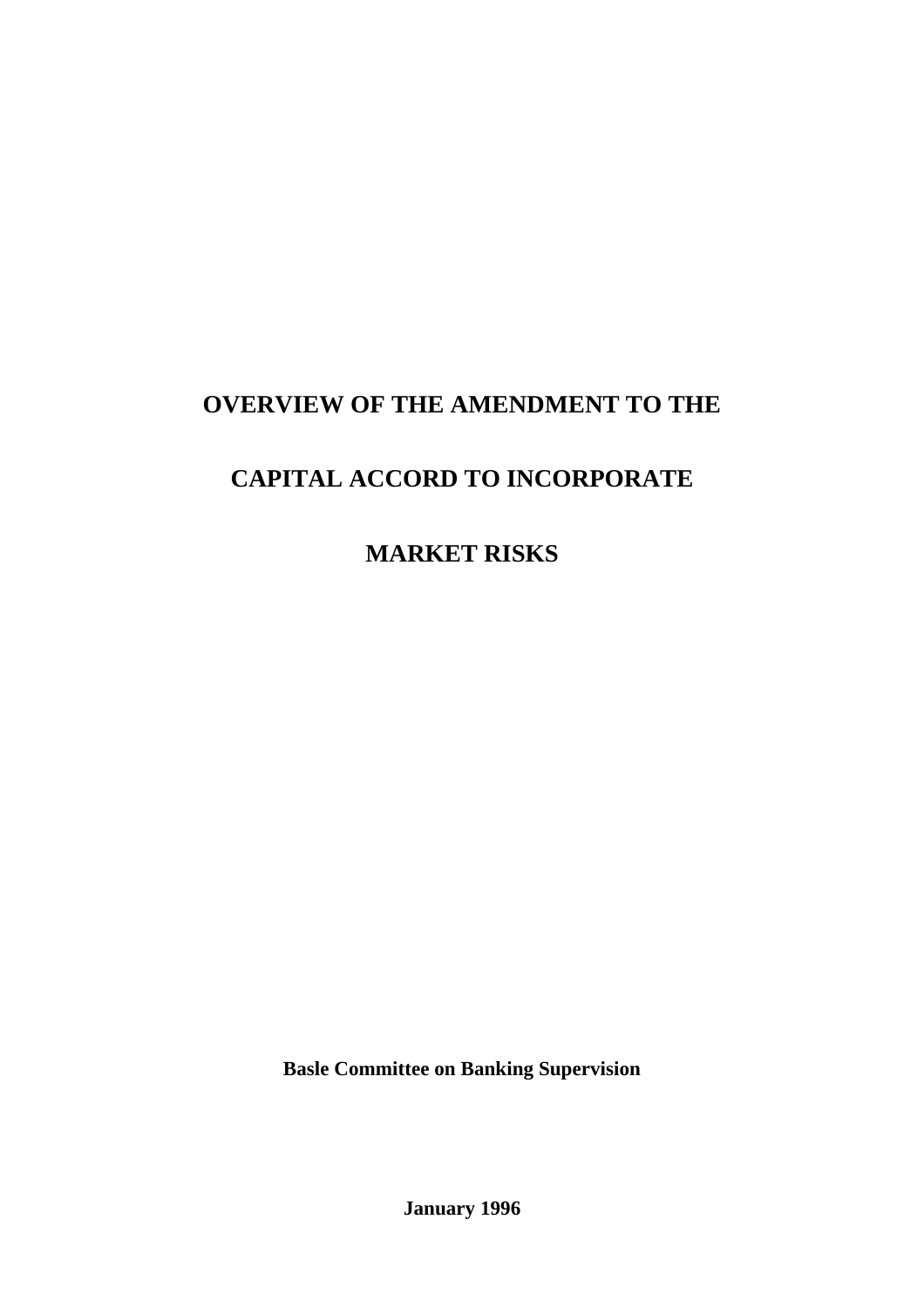# **Overview of the Amendment to the Capital Accord to incorporate market risks**

1. In April 1995, the Basle Committee on Banking Supervision<sup>1</sup> ("the Committee") issued for comment by banks and financial market participants a package of supervisory proposals for *applying capital charges to the market risks* incurred by banks, defined as the risk of losses in on- and off-balance-sheet positions arising from movements in market prices.2 The principal paper in that set of proposals was a planned Supplement to the Basle Capital Accord of July 1988. The Committee has carefully considered the comments received and, with the endorsement of the G-10 central-bank Governors, is now reissuing the Supplement, suitably revised, in the form of an Amendment to the Capital Accord. The capital standards for market risk, as set forth in that Amendment, will be implemented by the G-10 supervisory authorities by year-end 1997 at the latest. Also being released is a companion paper describing the way in which G-10 supervisory authorities plan to use "backtesting" (i.e., ex-post comparisons between model results and actual performance) in conjunction with banks' internal risk measurement systems as a basis for applying capital charges.

2. The objective in introducing this significant amendment to the Capital Accord is to provide an explicit capital cushion for the price risks to which banks are exposed, particularly those arising from their trading activities. Introducing the discipline that capital requirements impose is seen as an important further step in strengthening the soundness and stability of the international banking system and of financial markets generally. Also part of the Amendment and underpinning this is a set of strict qualitative standards for the risk management process which apply to banks basing their capital requirements on the results of internal models. The Committee sees these qualitative standards as reinforcing the continued efforts within the supervisory community to achieve improvements in risk management techniques across the full range of financial market participants.

2 The risks covered by the proposed framework were: (a) the risks in the trading book of debt and equity instruments and related off-balance-sheet contracts and (b) foreign exchange and commodities risk.

<sup>1</sup> The Basle Committee on Banking Supervision is a Committee of banking supervisory authorities which was established by the central-bank Governors of the Group of Ten countries in 1975. It consists of senior representatives of bank supervisory authorities and central banks from Belgium, Canada, France, Germany, Italy, Japan, Luxembourg, Netherlands, Sweden, Switzerland, United Kingdom and the United States. It usually meets at the Bank for International Settlements in Basle, where its permanent Secretariat is located.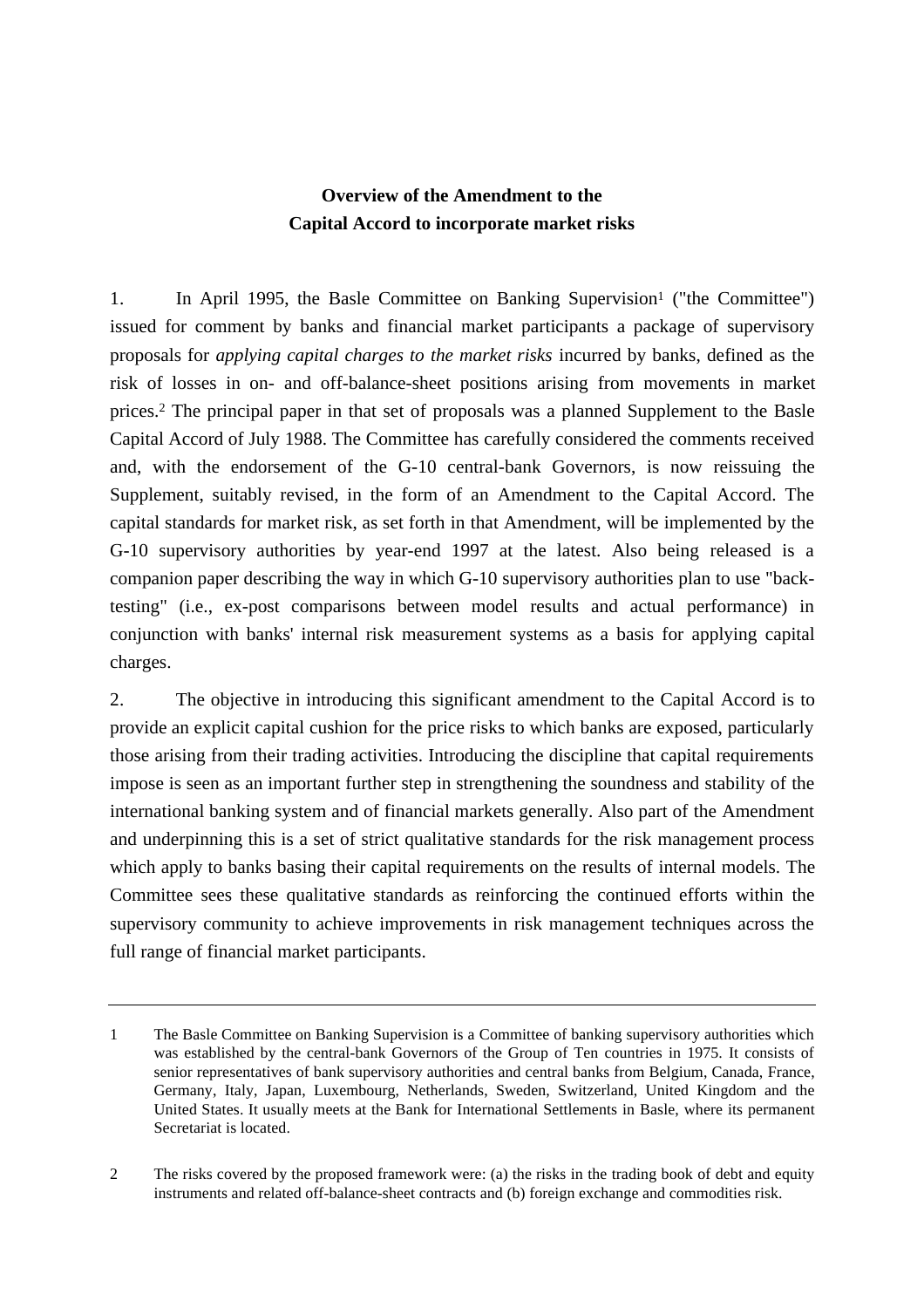#### **I. Summary of conclusions**

3. The main feature of the April 1995 proposal was to respond to the industry's request to allow banks to use proprietary *in-house models* for measuring market risks as an alternative to a standardised measurement framework originally put forward in April 1993. In order to ensure a minimum degree of prudence, transparency and consistency of capital requirements across banks, the Committee proposed a number of quantitative and qualitative criteria for those banks which wish to use proprietary models. Section II below summarises the comments received on this proposal and the reasons for the Committee's decisions regarding the quantitative criteria that will govern the use of proprietary models for determining capital charges. These require that "value-at-risk" be computed daily, using a 99th percentile, onetailed confidence interval; that a minimum price shock equivalent to ten trading days (holding period) be used; and that the model incorporate a historical observation period of at least one year. The capital charge for a bank that uses a proprietary model will be the higher of:

- the previous day's value-at-risk:
- three times the average of the daily value-at-risk of the preceding sixty business days.

4. The quantitative and qualitative criteria for the use of internal models for capital purposes are presented in detail in Part B of the Amendment to the Accord. The *most significant change from the April 1995 proposal* is that banks will have more flexibility in specifying model parameters, including the possibility of recognising correlation effects across (as well as within) broad risk factor categories. Overall, the Committee has been inclined to take a conservative approach in its choice of parameters, and it reserves the right to modify the specifications required for banks using models as more experience is gained.

5. So far as the *standardised method* is concerned, the substance of the April 1995 proposal is largely unchanged, as described in Section III below. The standardised approach is presented in Part A of the Amendment to the Accord.

#### **II. The use of internal models for supervisory purposes**

6. The Committee received a variety of comments on the internal models approach of the April 1995 proposal. Commenters strongly welcomed the Committee's decision to include an internal models-based alternative in the market risk package. Commenters also strongly supported the qualitative criteria for the use of internal models as presented in the April proposal. The majority of critical comments therefore addressed the quantitative parameters of the consultative document. The main comments received in this area included:

• The multiplication factor was considered to be too high, possibly undermining incentives to use the models approach.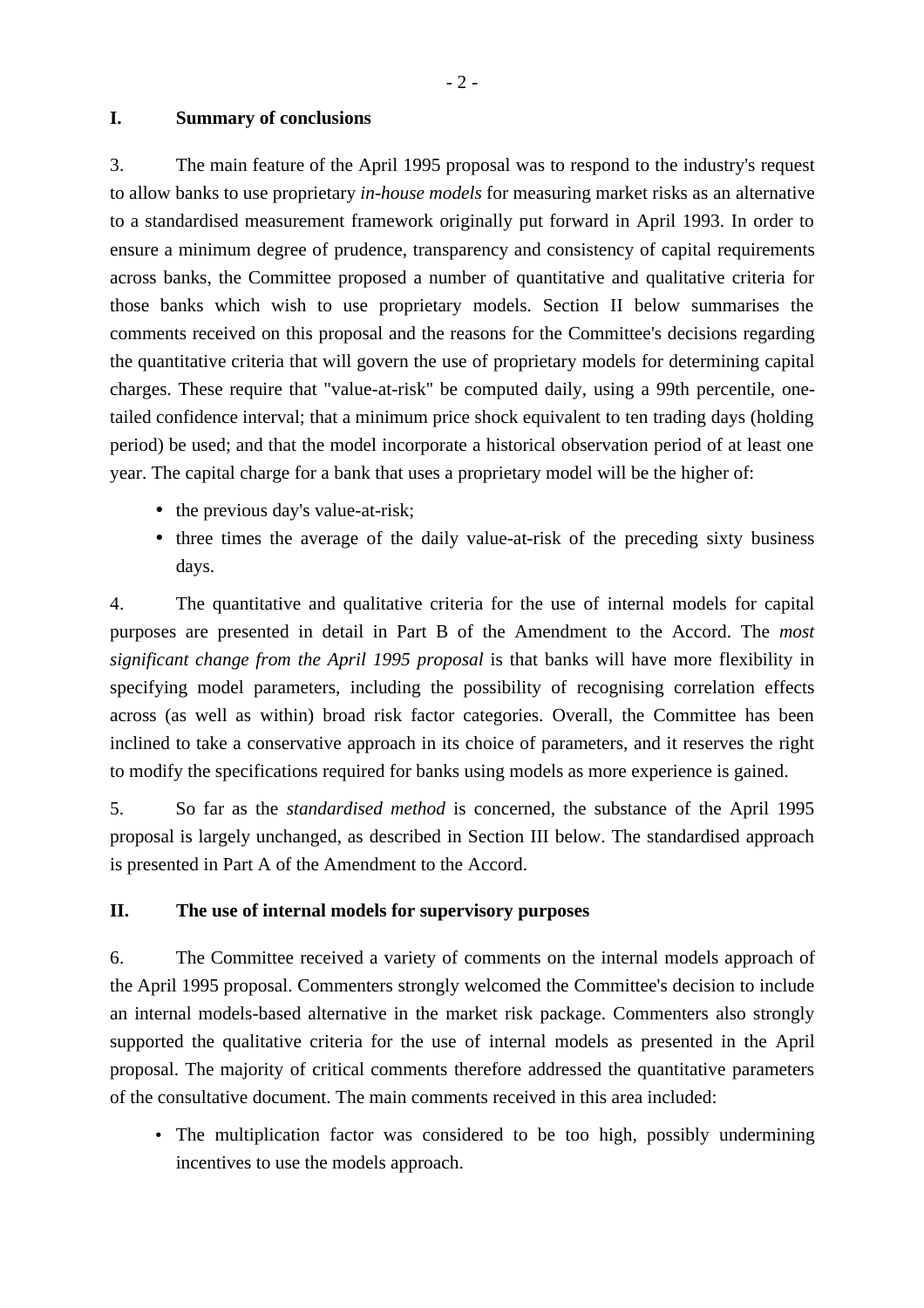- There should be more flexibility built into the modelling parameters (e.g., the constraints on the method of recognising correlations and the dual observation period).
- More guidance was needed as to how the so-called "plus factor" would be implemented in practice.
- There should be recognition of the specific risk component captured by a bank's model. A number of commenters favoured the removal of the constraint considered in the April 1995 consultative document, which stated that the total specific risk charge applied to debt securities or to equities could not be less than half the specific risk charges calculated according to the standardised approach.

7. The Committee has carefully reviewed these and the other comments received. It has concluded that the *overall approach of the April 1995 proposal remains appropriate*. In particular, it reaffirms the strict qualitative standards for the risk management process which will apply to banks that base their capital requirements on the results of internal models. However, in light of the comments received, the Committee has made some refinements to the quantitative parameters, and these are summarised below. The final language adopted by the Committee is presented in Part B of the Amendment to the Accord.

## **(a) Multiplication factor**

8. As mentioned above, a significant number of respondents questioned the proposed multiplication factor. Some argued that banks' models measured risk with a high degree of precision and that a factor was therefore not necessary. The Committee accepts that banks' *internal models provide a valuable starting point* for measuring the riskiness of a bank's trading portfolio. However, this daily value-at-risk estimate then needs to be translated into a capital charge that provides a sufficient cushion for cumulative losses arising from adverse market conditions over an extended period of time. Many banks themselves employ relatively conservative assumptions for the purpose of allocating capital internally, including methods such as scaling up their value-at-risk estimate.

9. The multiplication factor is also designed to *account for potential weaknesses* in the modelling process. Such weaknesses exist because:

- Market price movements often display patterns (such as "fat tails") that differ from the statistical simplifications used in modelling (such as the assumption of a "normal distribution").
- The past is not always a good approximation of the future (for example volatilities and correlations can change abruptly).
- Value-at-risk estimates are typically based on end-of-day positions and generally do not take account of intra-day trading risk.
- Models cannot adequately capture event risk arising from exceptional market circumstances.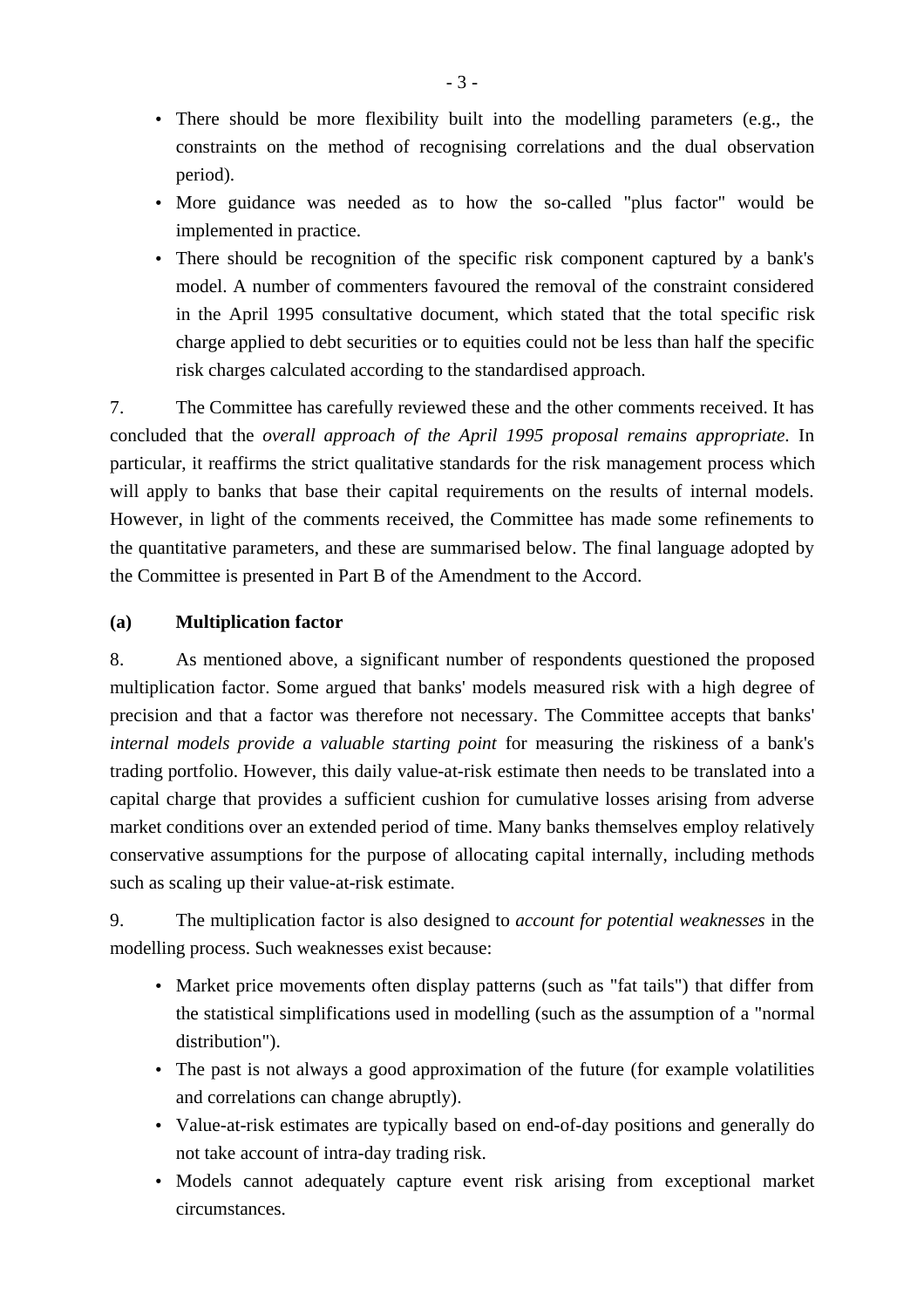• Many models rely on simplifying assumptions to value the positions in the portfolio, particularly in the case of complex instruments such as options.

When seen in the context of the other quantitative parameters, the Committee has concluded that a multiplication factor of 3 provides an appropriate and reasonable level of capital coverage to address these prudential concerns.

### **(b) Additional flexibility in parameters**

10. In reviewing the comments, the Committee has given careful consideration as to how best to *balance* the need to preserve the integrity and flexibility of banks' internal models against the need to ensure a minimum level of prudence, transparency, and consistency of the capital requirement across banks.

11. Against this background, the Committee has concluded that the costs of a dual *observation period,* on which banks were asked to comment in the consultative document, generally outweigh the potential benefits. However, the Committee has retained the minimum one year constraint on the length of the observation period. This constraint is straightforward to implement, and it strikes a reasonable balance between the relative advantages and disadvantages of a shorter and a longer observation period. The disadvantage of a shorter observation period is that it captures only recent market "shocks" and that it could lead to a very low measure of risk if it coincides with an unusually long stable period in the markets. Conversely, the disadvantage of a longer time horizon is that it does not respond rapidly to changes in market conditions. Tests conducted by the Committee suggest that a one year floor on the observation period can contribute significantly to reducing the variability in measured value-at-risk that may occur for a given set of positions across banks.

12. The Committee has also reviewed the question of how to address *different weighting schemes* for the observation period. It concludes that banks should have some flexibility in this area, subject to the constraint that the "effective" observation period be at least one year.

13. The Committee reaffirms the appropriateness of requiring banks to calculate valueat-risk based on an instantaneous shock equivalent to a *10 day move in prices (the holding period)*. While it would of course be possible to define different price shocks for different classes of instruments, the approach chosen by the Committee provides a straightforward method for addressing the risk that portfolio losses can build up over a period of time greater than a day. To limit industry burden, banks will be allowed to scale up or down their valueat-risk measure to arrive at the required 10 day holding period. Moreover, the Committee has decided to allow more flexibility than indicated in the April 1995 proposal in the treatment of instruments with non-linear risks. Thus, banks will be permitted to scale up their one day value-at-risk measure for options by the square root of ten for a certain period of time after the internal models approach takes effect at end-1997. They should, however, take additional steps to assess the risk in their portfolio over a large number of possible price movements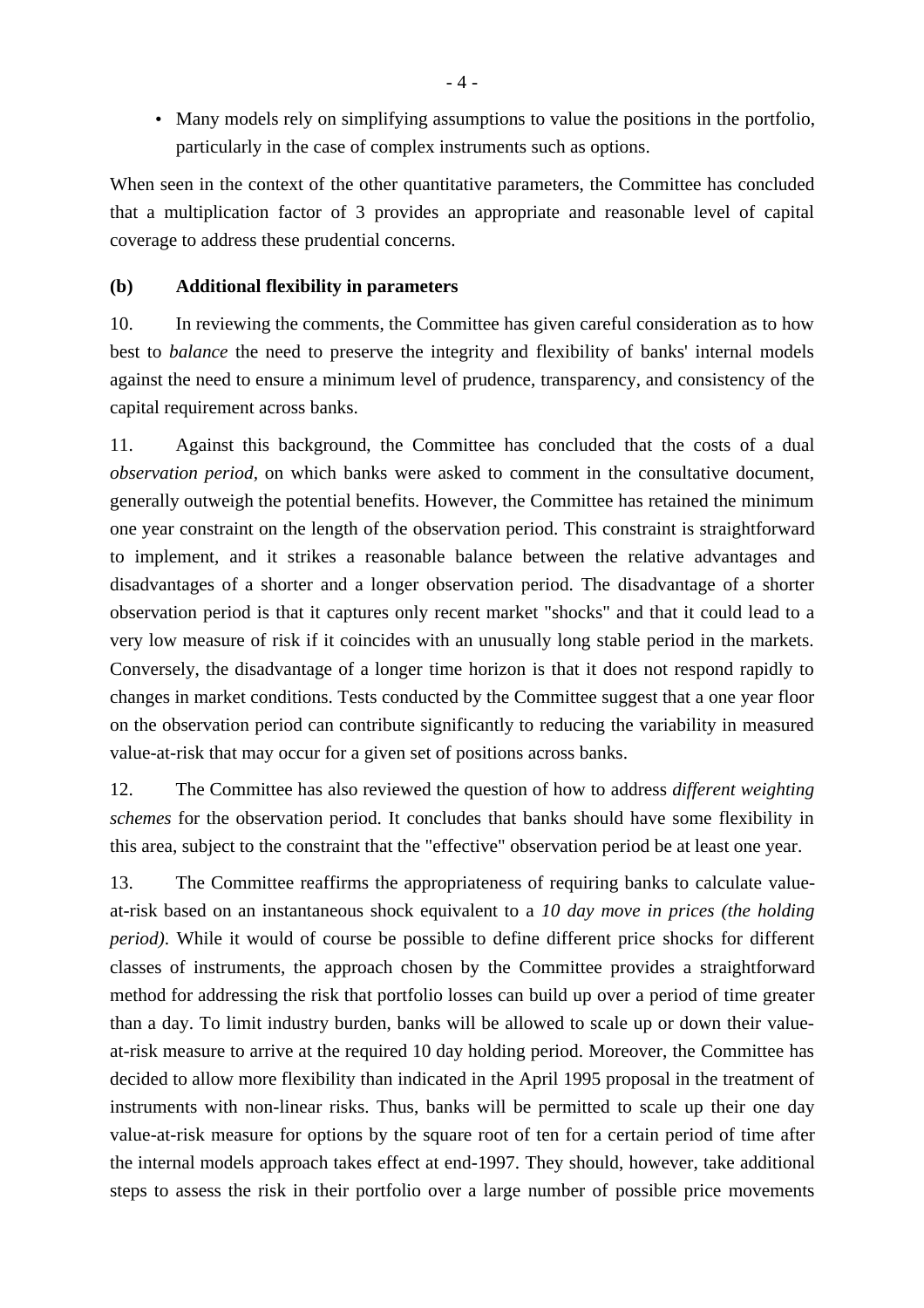applying, for example, Monte Carlo simulations and/or stress testing. Moreover, the ultimate standard for banks to achieve over time remains unchanged, namely the measurement of nonlinearity through a ten-day price shock with full revaluation of positions, but with some flexibility as to the specific methodology to be used.

14. The Committee has reviewed the treatment proposed in the April 1995 consultative document whereby banks could recognise *correlation effects* within broad risk factor categories (i.e., interest rates, exchange rates, equity prices and commodity prices, including related options volatilities in each risk factor category), but would have to aggregate value-atrisk numbers across risk factor categories on a simple sum basis. After careful consideration, the Committee has concluded that it would be appropriate to permit a bank to recognise empirical correlations not only within broad risk factor categories, but also across risk factor categories, provided that the supervisory authority is satisfied the bank's system for measuring correlations is sound and implemented with integrity. In particular, as discussed in Part B of the Amendment to the Accord, banks should reassess their data sets whenever market prices are subject to material changes, and they must perform stress tests on the stability of correlations. Recognising correlations across risk factor categories should provide incentives for institutions to diversify their trading activities, thus reducing risk.

#### **(c) The plus factor**

15. In the April 1995 consultative document, the Committee announced its intention to add to the minimum multiplication factor a so-called *plus factor* based on the outcome of backtesting, that is, an ex-post comparison of the risk measure generated by the model against actual daily changes in portfolio value. Commenters generally welcomed the concept that there should be an incentive to construct models with good predictive quality, but called for more clarification about how this would be implemented in practice.

16. The criteria adopted by the Committee for defining the plus factor are presented in Section B.4 (j) of the Amendment to the Accord and in the document, *Supervisory Framework for the Use of "Backtesting" in Conjunction with the Internal Models Approach to Market Risk Capital Requirements*. If the backtesting results are satisfactory and the bank meets all of the qualitative standards set out in the Amendment to the Accord, the plus factor will be zero. The Committee believes that the approach adopted strikes a balance between recognition of the potential limitations of backtesting and the need to put in place a clear and consistent framework that contains incentives to ensure that banks model market risk with integrity. At the same time, the Committee recognises that the techniques for backtesting are still evolving, and it is committed to incorporating important new developments in this area into its framework.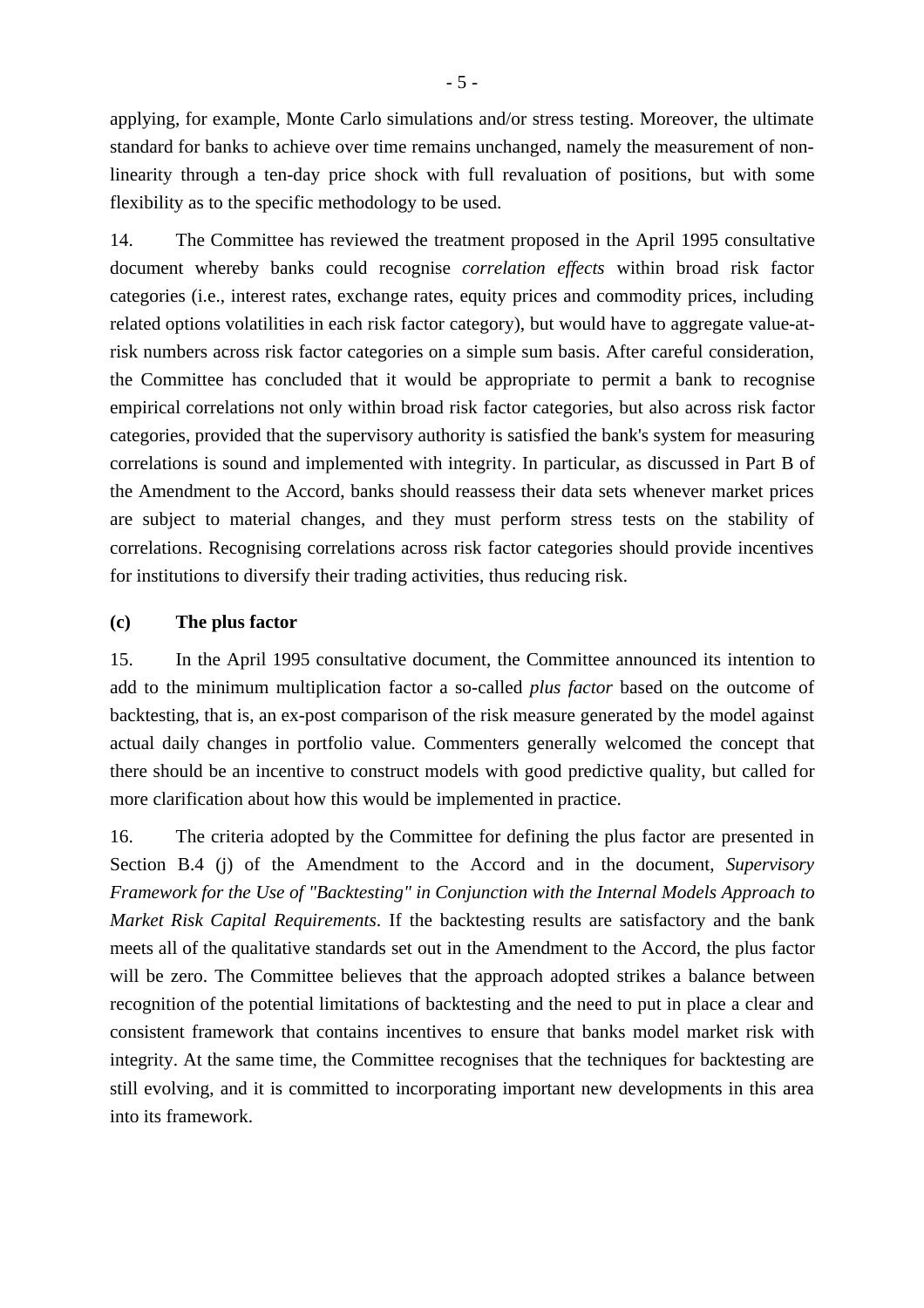#### **(d) Treatment of specific risk**

17. The capital framework for market risk is based on the so-called "building block" approach that separates general market risk arising from movements in broad risk factors from the *specific risk associated with individual securities positions*. The internal models approach was developed principally to provide an alternative to the general market risk component of the standardised approach. However, the April 1995 consultative document allowed some scope for the internal modelling of specific risk and invited comment on how the specific risk component was being or could be measured for capital purposes.

18. Industry comments indicate that banks' internal models may capture certain elements of specific risk, for example where each equity is modelled as an individual risk factor. However, it appears that other key elements of specific risk such as *event or default risk* are generally not captured by banks' internal models. Banks provided little evidence in the comment process that their models were capturing specific risk in respect of debt securities.

19. There is a willingness to give some recognition to banks whose models capture specific risk and to put in place incentives to further improve upon these methodologies. On the other hand, *there needs to be a prudential cushion* to address the concern that practice is still developing in this area and that an industry consensus has not yet emerged about how best to model certain elements of specific risk. The Committee has accordingly decided to retain the treatment proposed in the April 1995 consultative document, whereby a modelled treatment of specific risk would be allowed subject to an overall floor on the specific risk charge equal to 50% of the specific risk charge applicable under the standardised approach. Banks whose models take little or no account of specific risk will be subject to the full specific risk charges of the standardised approach. For example, banks with models that are limited to capturing movements in equity indices, or to the spread between the interbank or corporate yield curves and that on government securities, should expect to receive the full specific risk charges of the standardised approach.

20. Should the industry come forward with a *reasonable methodology* for measuring specific risk in the context of the internal models approach, the Committee is prepared to reconsider its approach in this area.

#### **(e) Summary**

21. The Committee notes that the use of proprietary in-house models to measure market risk for supervisory capital purposes represents a *significant innovation* in supervisory methods. Moreover, many internationally active banks are themselves in the process of gaining experience with the use of risk measurement and management techniques based on the value-at-risk approach. In order to gain additional information and comfort with the results produced by internal models, supervisory authorities reserve the right to require banks wishing to use internal models to perform testing exercises and to provide any other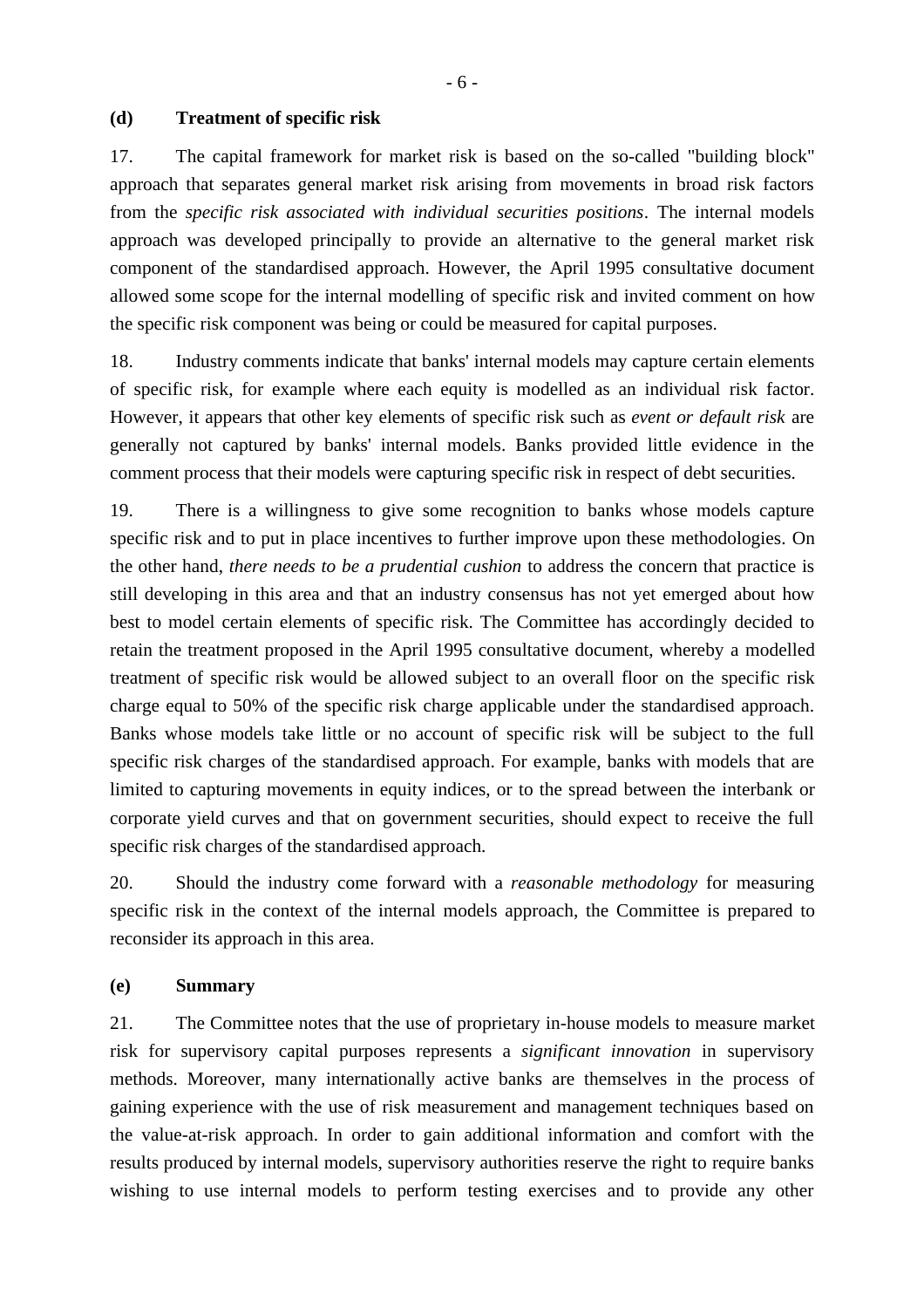information necessary to check the validity of banks' models. All banks that wish to use models should therefore have the capability to evaluate a test portfolio.

## **III. The standardised methodology**

22. Alongside the work on models, the Committee has also reviewed the proposed *standardised measurement method* that would establish market risk capital requirements for those banks not using the internal models approach. Since the April 1995 proposal in this regard was similar to the proposal circulated in April 1993, most comments focused on technical aspects. Part A of the attached Amendment to the Accord sets out the rules that the Committee has agreed for the standardised method.

23. The April 1995 proposal introduced specific capital charges to be applied: (i) to the current market value of open positions (including derivative positions) in interest rate related instruments and equities in banks' trading books, and (ii) to banks' total currency and commodities positions in respect of foreign exchange and commodities risk respectively. The proposals for interest rate related instruments and equities were based upon a *"building-block" approach* which differentiates requirements for specific risk (i.e., the risk of loss caused by an adverse price movement of a security due principally to factors related to the issuer of the security) from those for general market risk (i.e., the risk of loss arising from adverse changes in market prices).

24. For the most part, only minor changes have been made to the April 1995 proposal for the standardised method. In the section on interest rate risk, the Committee has provided more clarification as to so-called *pre-processing techniques*, which are intended for large swap books, and as to how these techniques are to be implemented. This is discussed in greater detail in Section A.1, paragraph 22, of the Amendment to the Accord.

25. The principal changes to the standardised methodology concern the section on *options*, where the April 1995 proposal has been simplified. The Committee is aware of the fact that many banks, particularly in respect of options, need an extended transition period to move to value-at-risk models. The "delta-plus method" and the "scenario" approach are intended to provide reasonable "stepping stones" to the full use of internal models. However, the Committee will keep these issues under review and plans to continue to monitor closely industry practice for measuring options risk.

# **IV. The definition of capital**

26. The Committee confirms its April 1995 proposal to allow banks, at national discretion, to issue short-term subordinated debt subject to a lock-in clause (so-called "*tier 3 capital*") to meet a part of their market risks. Eligible capital will consist of shareholders' equity and retained earnings (tier 1 capital), supplementary capital (tier 2 capital) as defined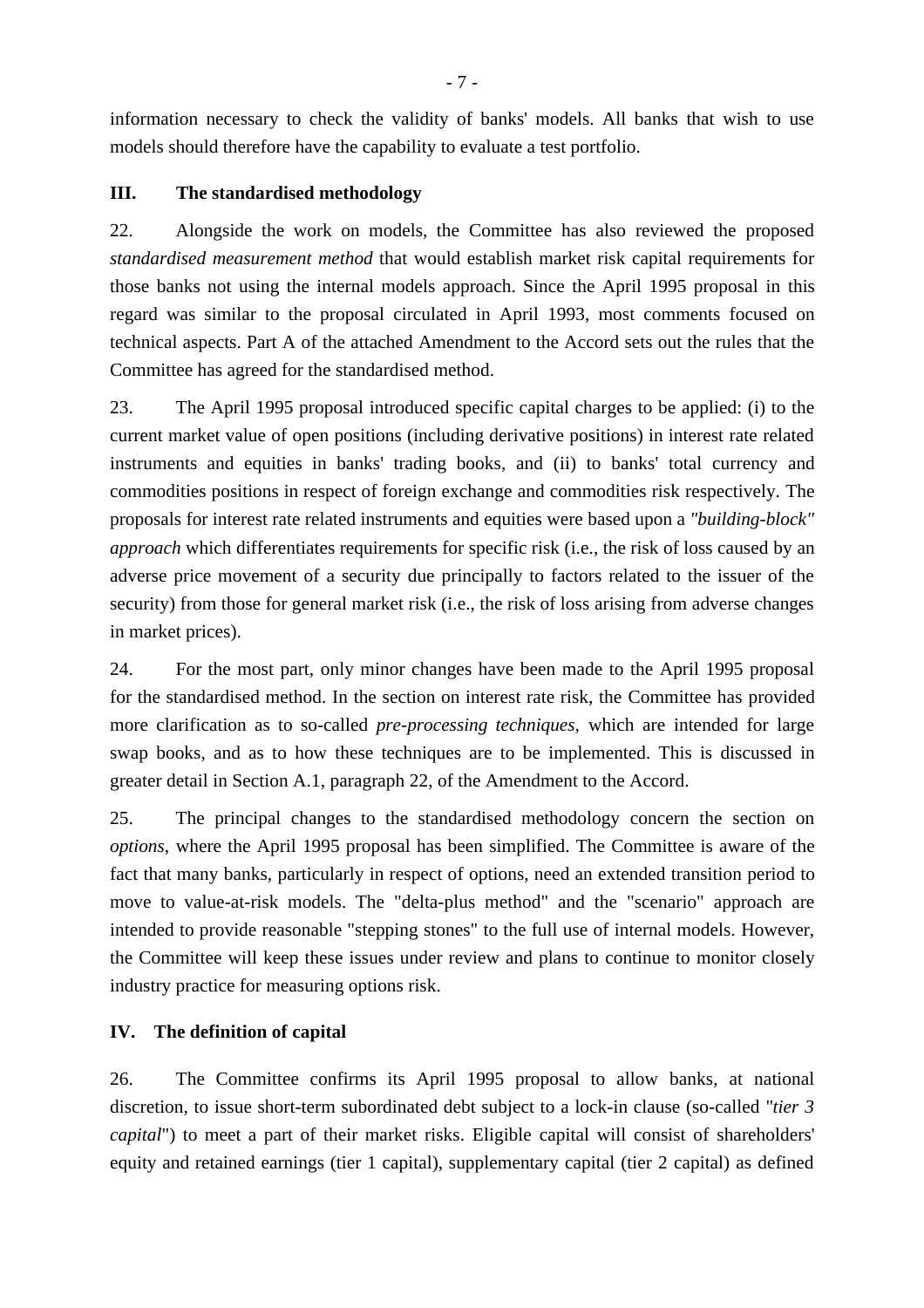in the 1988 Accord, and short-term subordinated debt (tier 3 capital).3 Tier 3 capital will be subject to the following conditions:

- It should have an original maturity of at least two years and will be limited to 250% of the bank's tier 1 capital that is allocated to support market risk.
- It is only eligible to cover market risk, including foreign exchange risk and commodities risk.
- Insofar as the overall limits in the 1988 Accord are not breached, tier 2 elements may be substituted for tier 3 up to the same limit of 250%.
- It is subject to a "lock-in" provision which stipulates that neither interest nor principal may be paid if such payment means that the bank's overall capital would then amount to less than its minimum capital requirement.

In addition, a significant number of member countries are of the opinion that the principle in the present Accord that tier 1 capital calculated on a consolidated basis should represent at least half of total eligible capital should be retained, i.e., the sum total of tier 2 plus tier 3 may not exceed total tier 1. However, the Committee has decided that any decision whether or not to apply such a cap on the use of tier 3 capital should be a matter for national discretion. All countries will continue to maintain the principle that total eligible tier 2 is limited to a maximum of 100% of the total tier 1 elements.

27. In calculating a bank's overall capital ratio, an explicit numerical link between credit and market risk will be created by multiplying the measure of market risk by 12.5 (i.e., the reciprocal of the minimum capital ratio of 8%) and adding the resulting figure to the sum of risk-weighted assets compiled for credit risk purposes. The numerator of the calculation will be the whole of the banks' tier 1 capital, its tier 2 capital under the limits imposed in the 1988 Accord, plus (at national discretion) those tier 3 capital elements which can be used to support market risks. Unused but eligible tier 3 capital may be reported separately.

# **V. Other issues relating to the operation of capital requirements for market risks**

28. Banks using their internal models will be required to have an integrated risk measurement system that captures all their market risks. This means in principle that, for a given risk factor category, the risk must be measured using a single approach (i.e., using either internal models or the standardised approach) for that risk category. Those progressing towards comprehensive models will be permitted on a transitional basis to use a *mixture of models and the standardised measurement method* for each separate risk factor category

<sup>&</sup>lt;sup>3</sup> Long-term subordinated debt with a minimum original term to maturity of over five years will continue to be part of tier 2 capital.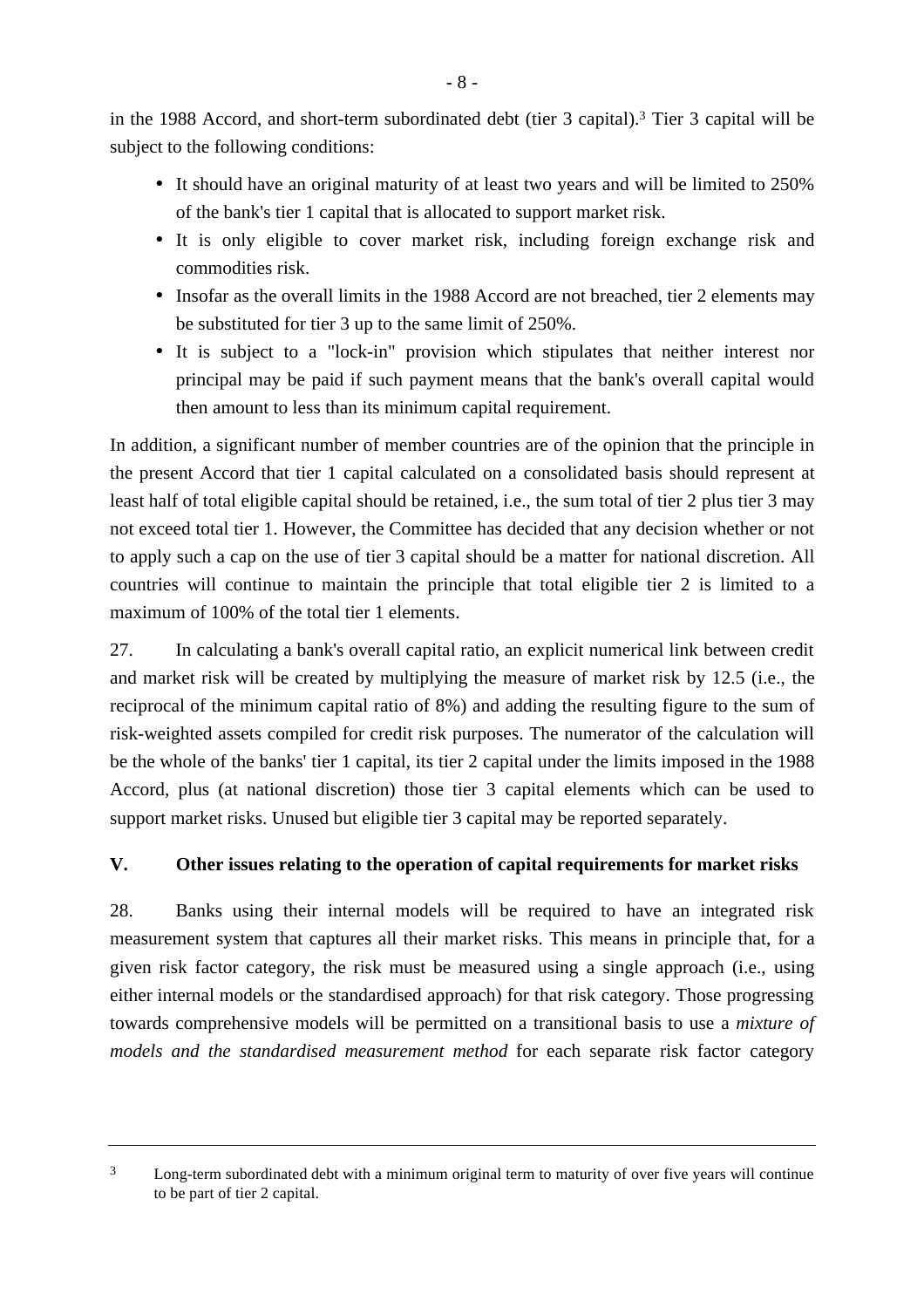(exchange rates, interest rates, equity prices and commodity prices, including related options4 volatilities in each risk factor category). However, the use of such partial models will be subject to supervisory approval and the Committee plans to review this treatment in due course. Having adopted an internal model for one or more risk factor categories, a bank will not be permitted, save in exceptional circumstances, to revert to the standardised approach. All elements of market risk that are not captured by an internal model will remain subject to the standardised measurement framework.

29. While favouring capital requirements over *position limits* as the appropriate instrument for international convergence in the treatment of market risk, the Committee continues to believe that limits can have an appropriate place in national supervisory arrangements. Individual national supervisors will therefore maintain limits where they judge it appropriate to do so, both as a means of imposing absolute ceilings on banks' exposures and of reinforcing internal controls. For example, supervisors who use limits to restrain positiontaking in foreign exchange markets would be free to continue to use limits in conjunction with the proposed capital requirements on open positions, whether that is done through models or the standardised measurement system.

30. Whether banks use models or not, it is important to note that capital requirements for *counterparty credit risk* with respect to derivative products will continue to apply under the terms of the 1988 Capital Accord, as modified by subsequent amendments. Additionally, in the same way as for credit risk, the capital requirements for market risk are to apply on a *worldwide consolidated basis*.

## **VI. Cooperation with other supervisory authorities**

31. It has been a long-standing objective of the Basle Committee to achieve *more consistent regulatory treatment* where different types of institutions engage in similar types of activities. In this respect the Committee has maintained close ties with the Technical Committee of the International Organisation of Securities Commissions (IOSCO). In July 1994, the two Committees issued parallel papers containing guidelines for the risk management of derivatives activities. In May 1995, the Basle Committee and the IOSCO Technical Committee issued a joint framework for the reporting of derivatives related information to supervisory authorities (as well as related on-balance-sheet positions). More recently, the two Committees have released a joint paper with recommendations for the disclosure of information on the trading and derivatives activities of banks and securities firms. All of these initiatives have placed significant emphasis on an improved and more consistent supervisory approach to market risks.

<sup>4</sup> Banks using the standardised measurement system would, however, be permitted to use scenario analysis covering all their options positions and the related underlyings.